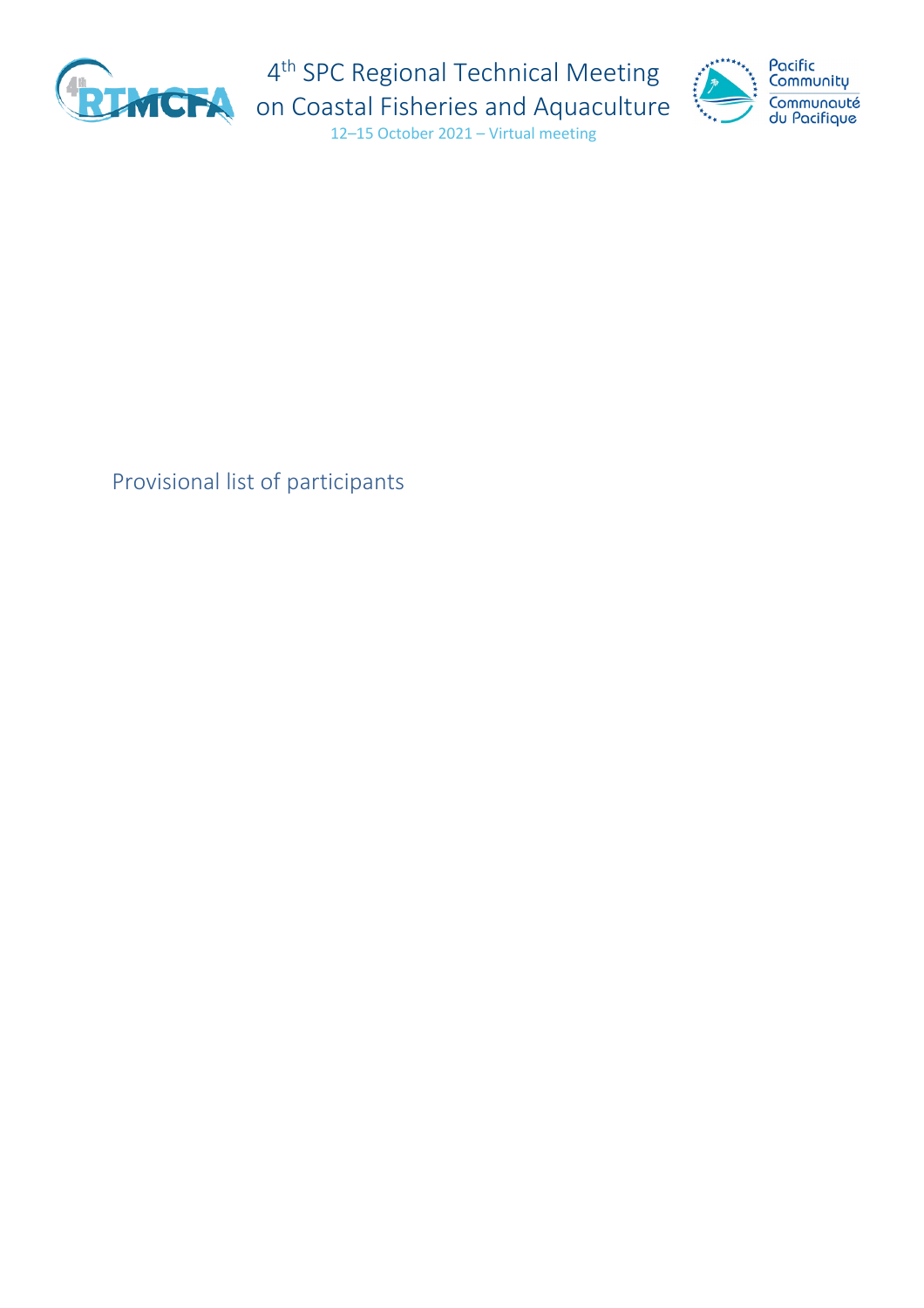

## Provisional list of participants

| Chairperson/Président                             |                                                                                |                            |
|---------------------------------------------------|--------------------------------------------------------------------------------|----------------------------|
| <b>Glen JOSEPH</b>                                | Marshall Islands Marine                                                        | gjoseph@mimra.com          |
| Director                                          | <b>Resources Authority</b>                                                     |                            |
| <b>American Samoa</b>                             |                                                                                |                            |
| <b>Archie SOLIAI</b>                              | Department of Marine and                                                       | asoliai@hotmail.com        |
| Director                                          | Wildlife                                                                       |                            |
| <b>Domingo OCHAVILLO</b>                          | Department of Marine and<br>Wildlife                                           | ochavill@gmail.com         |
| <b>Tepora LAVATA'I</b>                            | Department of Marine and<br>Wildlife                                           | poratoliniu@gmail.com      |
| <b>Gina FAIGA</b>                                 | Department of Marine and<br>Wildlife                                           | gina.faiga@doc.as          |
| <b>Australia</b>                                  |                                                                                |                            |
| <b>Karen BRAY</b>                                 | Department of Foreign Affairs                                                  | Karen.Bray@dfat.gov.au     |
| <b>Director Pacific Maritime</b><br>Section       | and Trade (DFAT)                                                               |                            |
| <b>Ann FLEMING</b>                                | Australian Centre for<br><b>International Agricultural</b><br>Research (ACIAR) | Ann.Fleming@aciar.gov.au   |
| <b>David POWER</b><br><b>Fisheries Specialist</b> | Department of Foreign Affairs<br>and Trade (DFAT)                              | David.Power2@dfat.gov.au   |
| <b>Anh Thu NGUYEN</b>                             | Department of Foreign Affairs                                                  | Anh-Thu.Nguyen@dfat.gov.au |
| Program Officer                                   | and Trade (DFAT)                                                               |                            |
| <b>Cook Islands</b>                               |                                                                                |                            |
| <b>Koroa RAUMEA</b>                               | Ministry of Marine Resources                                                   | k.raumea@mmr.gov.ck        |
| Director, Inshore and                             |                                                                                |                            |
| <b>Aquaculture Fisheries</b>                      |                                                                                |                            |
| <b>Kirby MOREJOHN</b>                             | Ministry of Marine Resources                                                   | k.morejohn@mmr.gov.ck      |
| Senior Fisheries Officer<br><b>Richard STORY</b>  |                                                                                |                            |
| Senior Fisheries Officer                          | Ministry of Marine Resources                                                   | R.Story@mmr.gov.ck         |
| <b>Alexis WOLFGRAMM</b>                           | Ministry of Marine Resources                                                   | A.Wolfgramm@mmr.gov.ck     |
| Senior Fisheries Officer                          |                                                                                |                            |
| <b>Federated States of Micronesia</b>             |                                                                                |                            |
| <b>James YINUG PONG</b>                           | <b>MRMD</b>                                                                    | jayinug@yahoo.com          |
| Chief                                             |                                                                                |                            |
| <b>Steven YOUNG-UHK</b>                           | <b>COM Land Grant</b>                                                          | syoung@comfsm.fm           |
| <b>Justin GAAN-YOUNG</b><br>Marine Technician     | <b>MRMD</b>                                                                    | mrmdmarinetech2@gmail.com  |
| <b>Beverlyn DANIS FRED</b>                        | PAN                                                                            | fanesu03@gmail.com         |
| Coordinator                                       |                                                                                |                            |
| <b>Enjoy RAIN</b>                                 |                                                                                | atinwonranch@gmail.com     |
| Project Coordinator                               |                                                                                |                            |
| <b>Donald DAVID</b>                               | OFA, Advisory Board                                                            | Donald.David@wcpfc.int     |
| <b>Eugene JOSEPH</b>                              | OFA, Advisory Board                                                            | Eujosph925@gmail.com       |
| <b>Jasmine MENDIOLA</b>                           | OFA, Advisory Board                                                            | jemendiola28@gmail.com     |
| <b>Gerson JACKSON</b>                             | <b>DREA</b>                                                                    | director@ksadrea.gov.fm    |
| Director                                          |                                                                                |                            |
| <b>Bruno NED</b>                                  | <b>FFMR</b>                                                                    | kupya20@gmail.com          |
| Administrator                                     |                                                                                |                            |
| <b>Steven PALIK</b>                               | Fisheries, KIRMA                                                               | s.asupalik@gmail.com       |
| <b>Vanessa FREAD</b>                              | <b>MRD</b>                                                                     | freadv@yahoo.com           |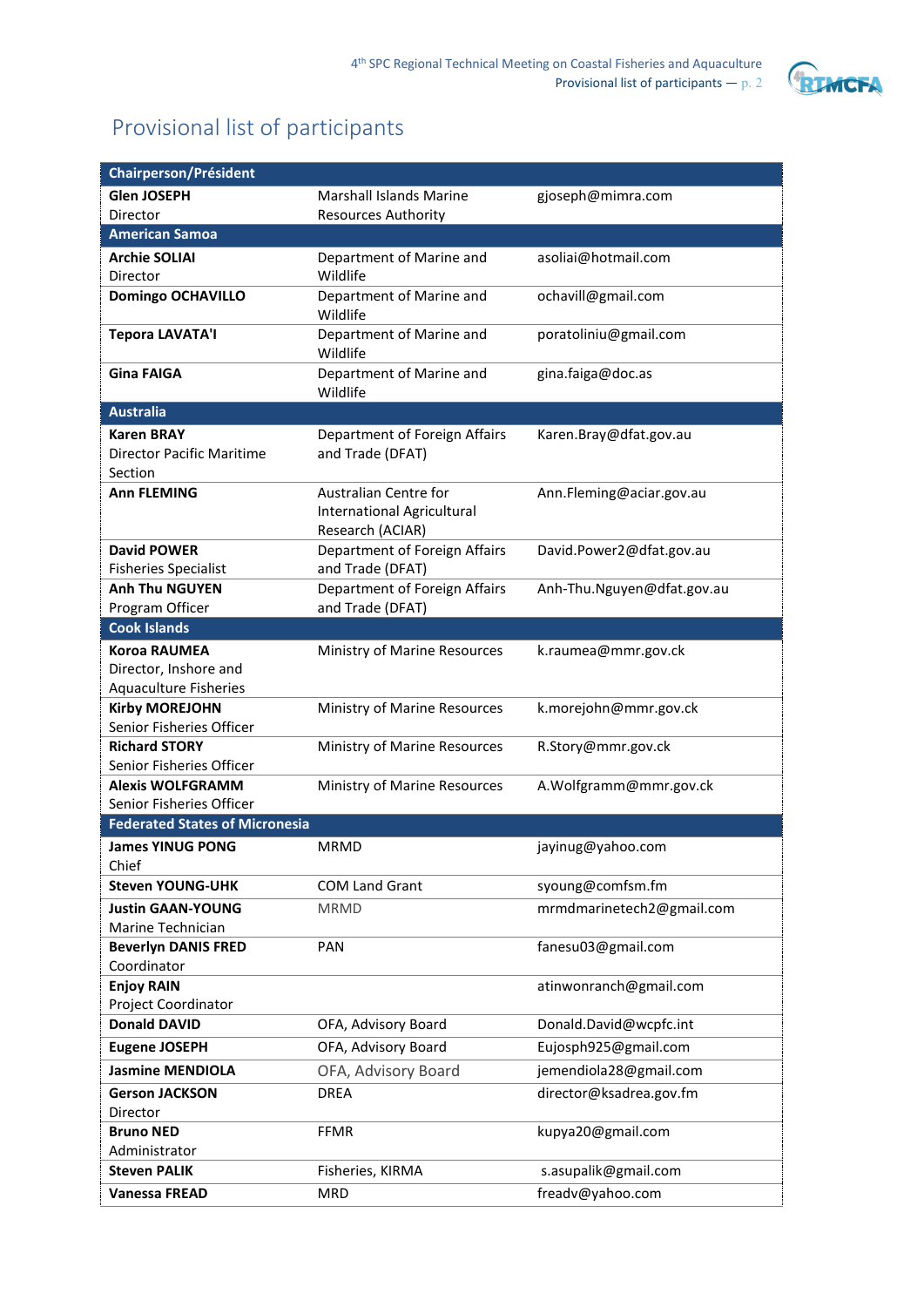

| <b>Assistant Secretary</b>                         |                                                                |                               |
|----------------------------------------------------|----------------------------------------------------------------|-------------------------------|
| <b>Valentin MARTIN</b>                             | FSM Department of R&D -                                        | fsmmrd@mail.fm                |
| Deputy Assistant Secretary                         | <b>Division of Marine Resources</b>                            |                               |
| <b>Fisheries Program</b>                           |                                                                |                               |
| Dave MATHIAS,                                      | FSM Department of R&D -                                        | dmathias@fsmrd.fm             |
| <b>Marine and Conservation</b>                     | <b>Division of Marine Resources</b>                            |                               |
| Management Specialist /                            |                                                                |                               |
| <b>Resource Management</b>                         |                                                                |                               |
| Program                                            |                                                                |                               |
| <b>Manoj NAIR</b><br>Director                      | <b>COM Land Grant</b>                                          | manojnair999@yahoo.com        |
| <b>Simon ELLIS</b>                                 | Marine and Environmental                                       | microellis@gmail.com          |
| Director                                           | Research Institute of Pohnpei                                  |                               |
| <b>Martin SELCH</b>                                | President, MMME                                                | info@imtrona.de               |
| <b>Javier CUETOS-BUENO</b>                         | Fisheries Specialist, TNC                                      | j.cuetos-bueno@tnc.org        |
| <b>Pablo GRANADOS</b>                              | SF Director, Waitt Institute                                   | pgranados@waittinstitute.org  |
| Fiji                                               |                                                                |                               |
| Neomai RAVITU                                      | Ministry of Fisheries                                          | adfravitu@gmail.com           |
| Director Fisheries                                 |                                                                |                               |
| <b>Nanise KURIDRANI</b>                            | Ministry of Fisheries                                          | nanise.tuqiri@govnet.gov.fj   |
| Principal Research Officer                         |                                                                |                               |
| <b>Saras SHARMA</b>                                | Ministry of Fisheries                                          | orcinus.megaptera@gmail.com   |
| Senior Fisheries Officer                           |                                                                |                               |
| Inshore                                            |                                                                |                               |
| <b>Jone VARAWA</b>                                 | Ministry of Fisheries                                          | jonev83@gmail.com             |
| Principal Fisheries Officer<br>Aquaculture         |                                                                |                               |
|                                                    |                                                                |                               |
|                                                    |                                                                |                               |
| <b>Shalendra SINGH</b><br>Regional Manager Central | Ministry of Fisheries                                          | sksingh@govnet.gov.fj         |
| <b>Division</b>                                    |                                                                |                               |
| Guam                                               |                                                                |                               |
| Chelsa MUÑA-BRECHT                                 | Department of Agriculture                                      | doag.guam@gmail.com           |
| <b>Jay GUTIERREZ</b>                               | Department of Agriculture,                                     | jay.gutierrez@doag.guam.gov   |
|                                                    | Division of Aquatic and Wildlife                               |                               |
|                                                    | Resources                                                      |                               |
| <b>Frank ROBERTO</b>                               | Department of Agriculture,                                     | frank.roberto@doag.guam.gov   |
|                                                    | Division of Aquatic and Wildlife                               |                               |
| <b>Thomas FLORES</b>                               | Resources                                                      |                               |
|                                                    | Department of Agriculture,<br>Division of Aquatic and Wildlife | thomas.floresjr@doag.guam.gov |
|                                                    | Resources                                                      |                               |
| <b>Brent TIBBATTS</b>                              | Department of Agriculture,                                     | brent.tibbatts@doag.guam.gov  |
|                                                    | Division of Aquatic and Wildlife                               |                               |
|                                                    | Resources                                                      |                               |
| <b>Kiribati</b>                                    |                                                                |                               |
| <b>Karibannag TAMUERA</b>                          | <b>MFMRD</b>                                                   | karibanangt@fisheries.gov.ki  |
| <b>Taati ERIA</b>                                  | <b>MFMRD</b>                                                   | taatie@fisheries.gov.ki       |
| <b>Max PITA</b>                                    | <b>MFMRD</b>                                                   | maxp@fisheries.gov.ki         |
| <b>Bwebwenikai RABWERE</b>                         | <b>MFMRD</b>                                                   | bwebwenikair@fisheries.gov.ki |
| <b>Marshall Islands</b>                            |                                                                |                               |
| <b>Jessie CAPELLE</b>                              | Marshall Islands Marine                                        | jcapelle@mimra.com            |
| Aquaculture Specialist                             | <b>Resources Authority</b>                                     |                               |
| <b>Emma KABUA-TIBON</b>                            | <b>Marshall Islands Marine</b><br><b>Resources Authority</b>   | ekabua.tibon@mimra.com        |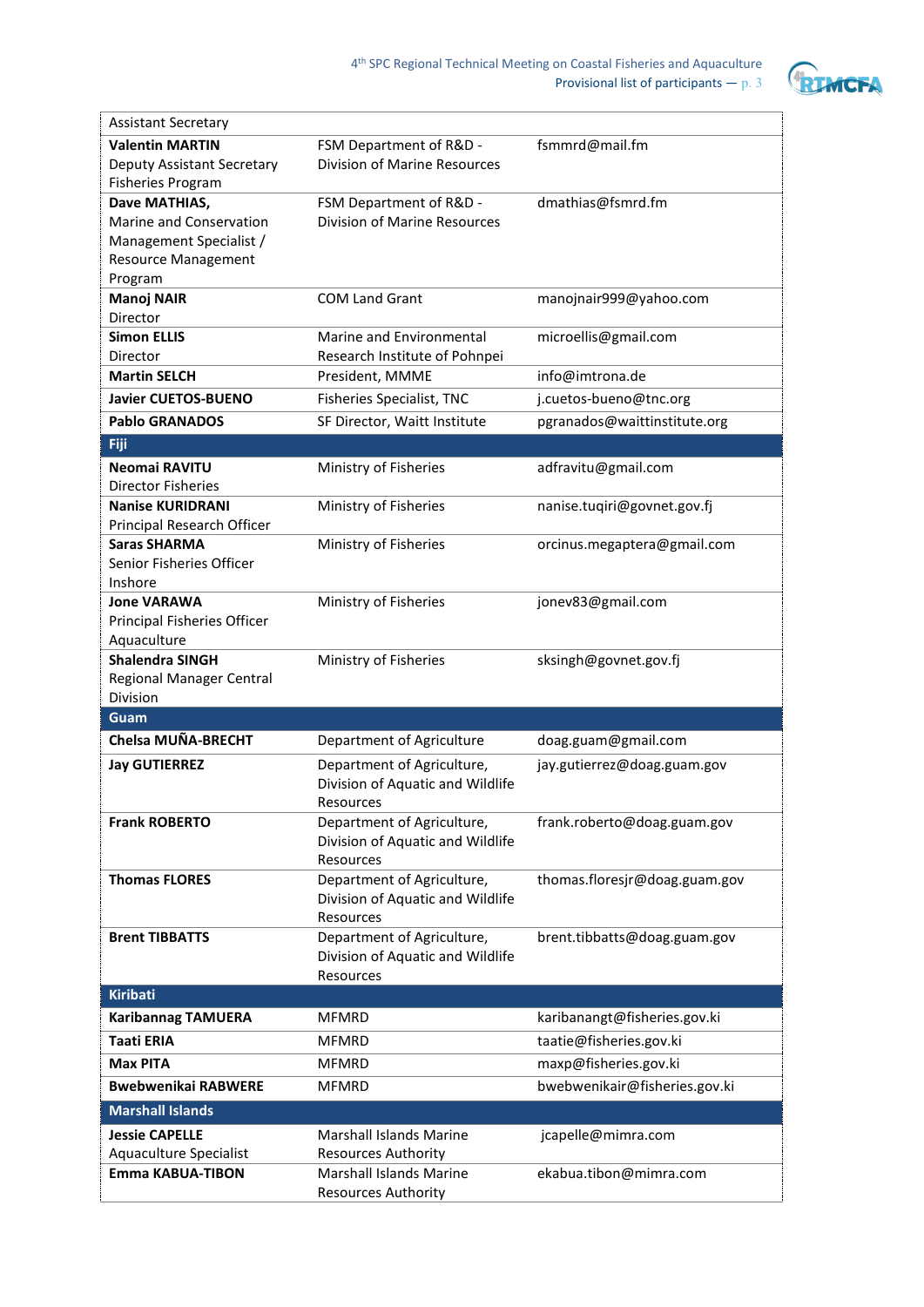

| <b>Protected Areas Network</b>    |                                    |                                  |
|-----------------------------------|------------------------------------|----------------------------------|
| Coordinator                       |                                    |                                  |
| <b>Melba WHITE</b>                | <b>Marshall Islands Marine</b>     | mwhite@mimra.com                 |
| Aquaculture Advisor               | <b>Resources Authority</b>         |                                  |
| <b>Benedict YAMAMURA</b>          | <b>Marshall Islands Marine</b>     | byamamura@mimra.com              |
| <b>Chief of Coastal Fisheries</b> | Resources Authority                |                                  |
| <b>Tonie Kalena debrum KATTIL</b> | <b>Marshall Islands Marine</b>     | Tdebrum@mimra.com                |
| <b>Coastal Fisheries Chief</b>    | <b>Resources Authority</b>         |                                  |
| Scientist                         |                                    |                                  |
| <b>Asia CHONG-GUM</b>             | Ministry of Foreign Affairs and    | asiachonggum@gmail.com           |
| Foreign Service Officer           | Trade                              |                                  |
| <b>Nauru</b>                      |                                    |                                  |
| <b>Being YEETING</b>              | Ministry of Fisheries              | byeeting@gmail.com               |
| <b>Fisheries Advisor</b>          | Nauru Fisheries and Marine         |                                  |
|                                   | Resources Authority (NFMRA)        |                                  |
| <b>Giovanni GIOURA</b>            | Ministry of Fisheries              | giovannigioura17@gmail.com       |
| <b>Senior Coastal Fisheries</b>   | Nauru Fisheries and Marine         |                                  |
| Officer                           | <b>Resources Authority (NFMRA)</b> |                                  |
| <b>Jonas STAR</b>                 | Ministry of Fisheries              | jonas.star54@gmail.com           |
| Senior Science and Research       | Nauru Fisheries and Marine         |                                  |
| Officer                           | <b>Resources Authority (NFMRA)</b> |                                  |
| <b>Elko-Joe AGIR</b>              | Ministry of Fisheries              | elkoagir@gmail.com               |
| Aquaculture Officer               | Nauru Fisheries and Marine         |                                  |
|                                   | Resources Authority (NFMRA)        |                                  |
| <b>New Zealand</b>                |                                    |                                  |
| <b>Alice BOURKE</b>               | Ministry for Primary               | Alice.Bourke@mpi.govt.nz         |
| Senior Policy Analyst,            | <b>Industries</b>                  |                                  |
| <b>International Fisheries</b>    |                                    |                                  |
| Management                        |                                    |                                  |
| <b>Toni FERDINANDS</b>            | Pacific Fisheries Management       | Toni.Ferdinands@mpi.govt.nz      |
| <b>Senior Pacific Fisheries</b>   |                                    |                                  |
| Advisor                           |                                    |                                  |
| <b>Sarah MCAVINCHEY</b>           | New Zealand Ministry of            | Sarah.McAvinchey@mfat.govt.nz    |
| Lead Adviser, Pacific Oceans      | Foreign Affairs & Trade            |                                  |
| and Fisheries Pacific Regional    |                                    |                                  |
| Division                          |                                    |                                  |
| Nouvelle-Calédonie                |                                    |                                  |
| <b>Mickael LERCARI</b>            | <b>Gouvernement NC - SPNMCP</b>    | mickael.lercari@gouv.nc          |
| Ingénieur pêche et                |                                    |                                  |
| environnement                     |                                    |                                  |
| <b>Manuel DUCROCQ,</b>            | <b>Gouvernement NC - SPNMCP</b>    | manuel.ducrocq@gouv.nc           |
| Chef du service SPNMCP            |                                    |                                  |
| <b>Nathaniel CORNUET</b>          | Province Nord - DDEE               | n.cornuet@province-nord.nc       |
| Chef du service des milieux et    |                                    |                                  |
| ressources aquatiques             |                                    |                                  |
| <b>Dominique TAINE</b>            | Province des Îles Loyauté - DDD    | d-taine@loyalty.nc               |
| Chargé de mission recherche       |                                    |                                  |
| de financement et innovation      |                                    |                                  |
| <b>Bernard FAO</b>                | Province Sud - DDDT                | bernard.fao@province-sud.nc      |
| Responsable du bureau des         |                                    |                                  |
| pêches                            |                                    |                                  |
| <b>Jean-François LAPLANTE</b>     | <b>ADECAL Technopole</b>           | jean-francois.laplante@adecal.nc |
| <b>Mickael LERCARI</b>            | <b>Gouvernement NC - SPNMCP</b>    | mickael.lercari@gouv.nc          |
| Ingénieur pêche et                |                                    |                                  |
| environnement                     |                                    |                                  |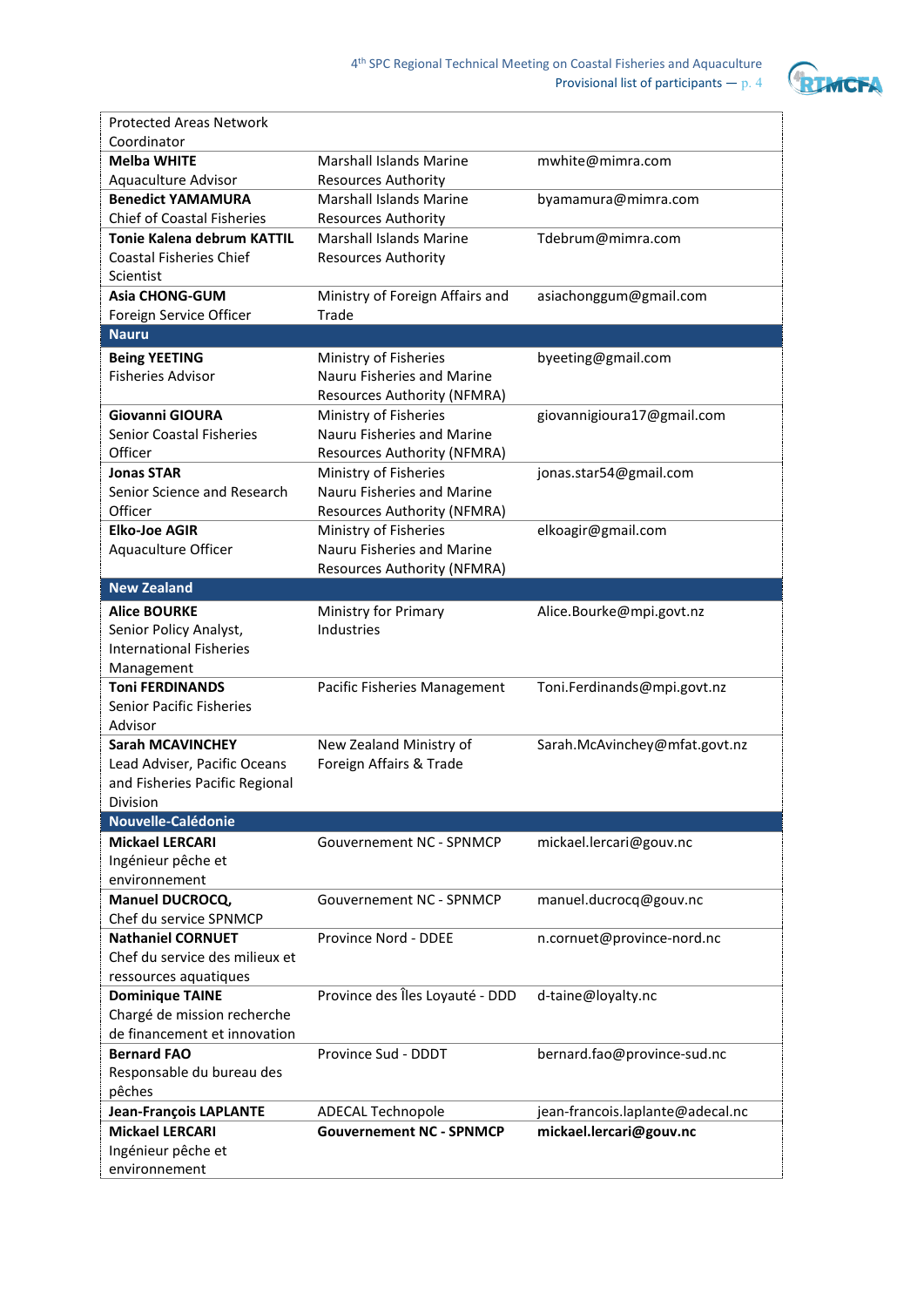

| Palau                               |                               |                                  |
|-------------------------------------|-------------------------------|----------------------------------|
| <b>Scherryl L SOLANG</b>            | Ministry of Fisheries and the | delalou@gmail.com                |
| Administrative specialist II        | Environment                   |                                  |
| <b>Fabio SIKSEI</b>                 | Ministry of Fisheries and the | fsiksei@gmail.com                |
| <b>Fisheries Specialist</b>         | Environment                   |                                  |
| Percy RECHELLUUL                    | Ministry of Fisheries and the | pbrechelluul@gmail.com           |
| <b>Acting Chief</b>                 | Environment                   |                                  |
| <b>Lawrence SUMOR</b>               | Ministry of Fisheries and the | lsumorpmdc@gmail.com             |
|                                     | Environment                   |                                  |
| Polynésie française                 |                               |                                  |
| <b>Georges REMOISSENET</b>          | Direction des ressources      | georges.remoissenet@drm.gov.pf   |
|                                     | marines et minières, Cellule  |                                  |
|                                     | gestion et préservation des   |                                  |
|                                     | ressources                    |                                  |
| <b>Gabriel SAO CHAN CHEONG</b>      | Direction des ressources      | gabriel.saochancheong@drm.gov.pf |
|                                     | marines et minières, Cellule  |                                  |
|                                     | gestion et préservation des   |                                  |
|                                     | ressources                    |                                  |
| <b>Magali VERDUCCI</b>              | Direction des ressources      | magali.verducci@drm.gov.pf       |
|                                     | marines et minières, Cellule  |                                  |
|                                     | gestion et préservation des   |                                  |
|                                     | ressources                    |                                  |
| <b>Matangi MOEROA</b>               | Direction des ressources      | matangi.moeroa@drm.gov.pf        |
|                                     | marines et minières, Cellule  |                                  |
|                                     | gestion et préservation des   |                                  |
|                                     | ressources                    |                                  |
| <b>Samoa</b>                        |                               |                                  |
| <b>Ulusapeti TIITII</b>             | Fisheries Division,           | sapeti.tiitii@maf.gov.ws         |
| <b>Principal Fisheries Officers</b> | Ministry of Agriculture and   |                                  |
|                                     | <b>Fisheries</b>              |                                  |
| <b>Autalavou TAUAEFA</b>            | Fisheries Division,           | autalavou.taua@maf.gov.ws        |
| Principal Fisheries Officer         | Ministry of Agriculture and   |                                  |
|                                     | <b>Fisheries</b>              |                                  |
| <b>Losan MADAR</b>                  | Fisheries Division,           | losan.madar@maf.gov.ws           |
| Senior Fisheries Officer            | Ministry of Agriculture and   |                                  |
|                                     | Fisheries                     |                                  |
| <b>Esmay TANIELU</b>                | Fisheries Division,           | esmay.tanielu@maf.gov.ws         |
| Senior Fisheries Officer            | Ministry of Agriculture and   |                                  |
|                                     | <b>Fisheries</b>              |                                  |
| <b>Faasulu FEPULEAI</b>             | Fisheries Division,           | faasulu.fepuleai@maf.gov.ws      |
| Senior Fisheries Officer            | Ministry of Agriculture and   |                                  |
|                                     | Fisheries                     |                                  |
| <b>Tauvae SUA</b>                   | Fisheries Division,           | tauvae.sua@maf.gov.ws            |
| Senior Fisheries Officer            | Ministry of Agriculture and   |                                  |
|                                     | <b>Fisheries</b>              |                                  |
| <b>Tevita APULU</b>                 | Fisheries Division,           | tevita.apulu@maf.gov.ws          |
| Senior Fisheries Officer            | Ministry of Agriculture and   |                                  |
|                                     | <b>Fisheries</b>              |                                  |
| <b>Solomon Islands</b>              |                               |                                  |
| <b>Ivory AKAO</b>                   | Ministry of Fisheries and     | IAkao@fisheries.gov.sb           |
| DD Inshore                          | <b>Marine Resources</b>       |                                  |
| <b>James TERI</b>                   | Ministry of Fisheries and     | JTeri@fisheries.gov.sb           |
| DD Aquaculture                      | <b>Marine Resources</b>       |                                  |
| <b>Billy MEU</b>                    | Ministry of Fisheries and     | BMeu@fisheries.gov.sb            |
| CFO Aquaculture                     | <b>Marine Resources</b>       |                                  |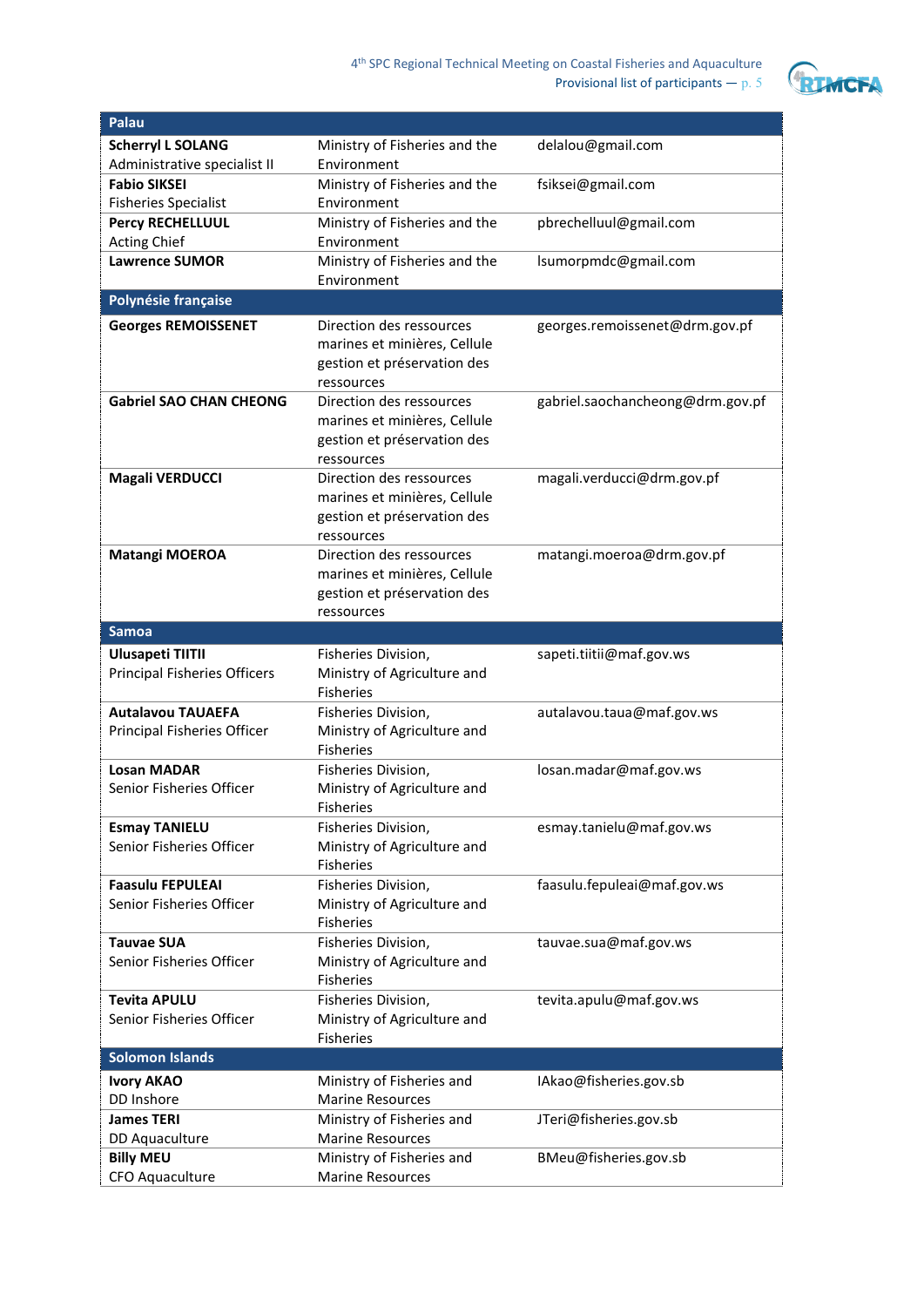

| <b>Sylvester DIAKE JNR</b>                        | Ministry of Fisheries and                                  | Slydiake@fisheries.gov.sb       |
|---------------------------------------------------|------------------------------------------------------------|---------------------------------|
| CFO Aquaculture                                   | <b>Marine Resources</b>                                    |                                 |
| <b>Paul TUA</b>                                   | Ministry of Fisheries and                                  | PTua@fisheries.gov.sb           |
| <b>CFO Research</b>                               | <b>Marine Resources</b>                                    |                                 |
| <b>Peter KENILOREA</b>                            | Ministry of Fisheries and                                  | PKenilorea@fisheries.gov.sb     |
| <b>CFO CBRM</b>                                   | <b>Marine Resources</b>                                    |                                 |
| <b>Tokelau</b>                                    |                                                            |                                 |
| Solomu IONATANA                                   |                                                            | tualen@gmail.com                |
| <b>Foliga PEREIRA</b>                             |                                                            | foliga.pereira1@gmail.com       |
| <b>Tonga</b>                                      |                                                            |                                 |
| <b>Hulita FAÁNUNU</b>                             | Ministry of Fisheries (MOF)                                | hulita.faanunu@tongafish.gov.to |
| <b>Martin FINAU</b>                               | Ministry of Fisheries (MOF)                                | finau.martin@gmail.com          |
| <b>Poasi NGALUAFE</b>                             | Ministry of Fisheries (MOF)                                | poasif@tongafish.gov.to         |
| Latu ÁISEA                                        | Ministry of Fisheries (MOF)                                | latu.aisea@tongafish.gov.to     |
| <b>Tuvalu</b>                                     |                                                            |                                 |
| Lotokufaki P KAITU                                | Ministry of Fisheries and Trade                            | tenanoraoi87@gmail.com          |
| <b>SFO Coastal Management</b>                     |                                                            |                                 |
| <b>Lale PETAIA</b>                                | Ministry of Fisheries and Trade                            | tafauli7@gmail.com              |
| SFO Coastal Management -                          |                                                            |                                 |
| Funafuti                                          |                                                            |                                 |
| <b>Maani PETAIA</b>                               | Ministry of Fisheries and Trade                            | maanipetaia@gmail.com           |
| SFO Research and Monitoring                       |                                                            |                                 |
| <b>Matapua FALANI</b>                             | Ministry of Fisheries and Trade                            |                                 |
| SFO Coastal Management -                          |                                                            |                                 |
| <b>Outer Islands</b>                              |                                                            |                                 |
|                                                   |                                                            |                                 |
| <b>United States of America</b>                   |                                                            |                                 |
| <b>Gerry DAVIS</b>                                | <b>NOAA</b>                                                | gerry.davis@noaa.gov            |
| <b>Habitat Conservation Division</b>              |                                                            |                                 |
| Chief (Coastal Fisheries)                         |                                                            |                                 |
| <b>Mark FOX</b>                                   | <b>NOAA</b>                                                | mark.r.fox@noaa.gov             |
| Sustainable Fisheries Division                    |                                                            |                                 |
| Fish Wildlife                                     |                                                            |                                 |
| Administrator (Aquaculture)                       |                                                            |                                 |
| <b>Tori SPENCE</b>                                | <b>NOAA</b>                                                | tori.spence@noaa.gov            |
| Aquaculture Fishery Policy                        |                                                            |                                 |
| Analyst (Aquaculture)<br><b>John EDGAR</b>        | <b>USAID</b>                                               | jedgar@usaid.gov                |
| Director for Environment                          |                                                            |                                 |
| <b>Matt KUPCHICk</b>                              | <b>USAID</b>                                               | mkupchick@usaid.gov             |
| Marine and Oceanographic                          |                                                            |                                 |
| advisor                                           |                                                            |                                 |
| <b>Alex KAHL</b>                                  | <b>NOAA Fisheries</b>                                      | Alex.kahl@noaa.gov              |
| <b>Richard FITZMAURICE</b>                        |                                                            |                                 |
|                                                   | US Embassy, Suva                                           | fitzmauricerg@state.gov         |
| Regional Environment Officer                      |                                                            |                                 |
| Vanuatu                                           |                                                            |                                 |
| <b>Sompert GEREVA</b>                             | Ministry of Agriculture,                                   | sgereva@vanuatu.gov.vu          |
| <b>Deputy Director Coastal</b>                    | Livestock, Forestry, Fisheries                             |                                 |
|                                                   | and Biosecurity (MALFFB)                                   |                                 |
| <b>Ajay ARUDERE</b><br>Senior Policy & Management | Ministry of Agriculture,<br>Livestock, Forestry, Fisheries | aarudere@vanuatu.gov.vu         |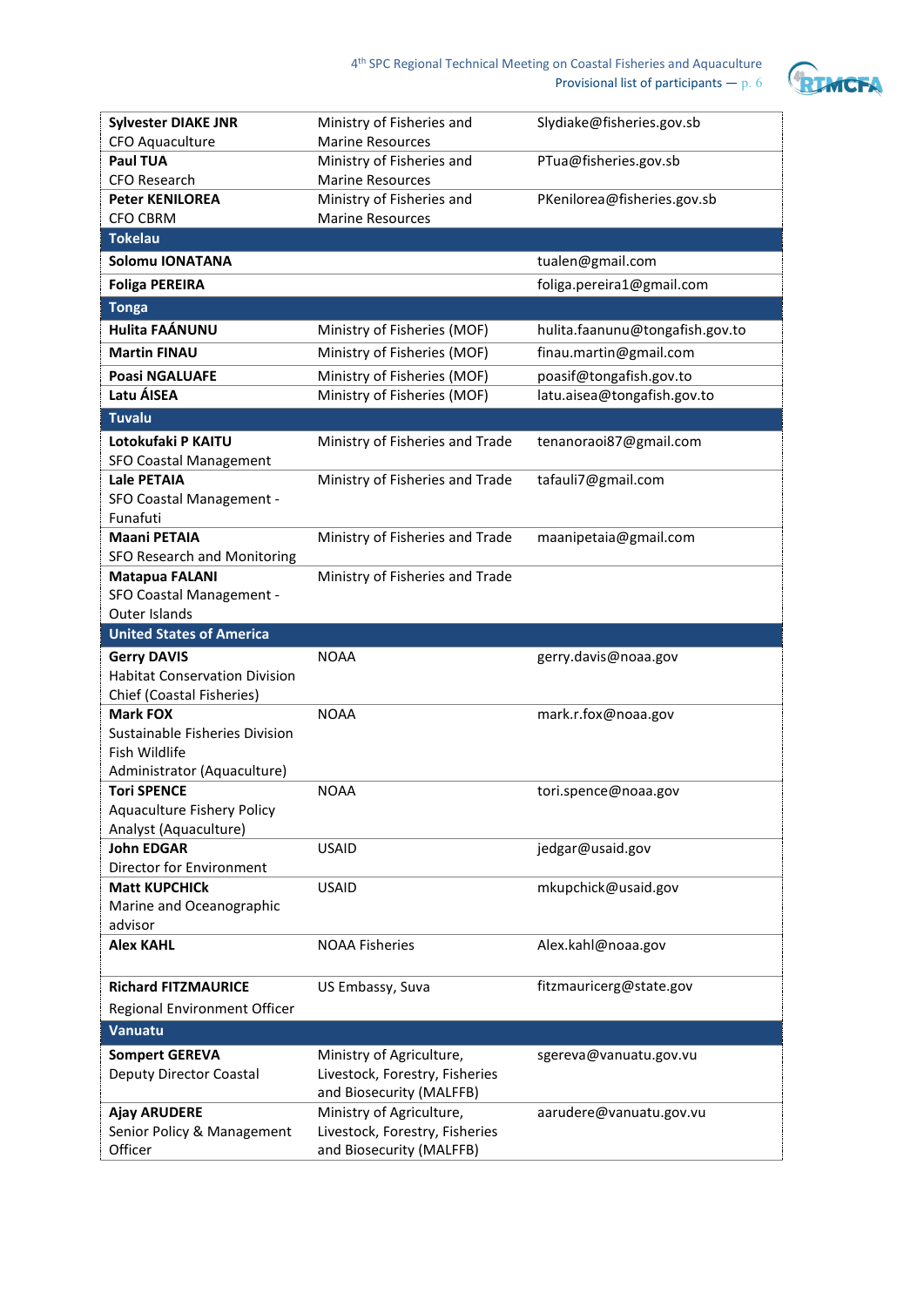

|                                                    |                                                                             | Provisional list of participants $- p. 7$ |
|----------------------------------------------------|-----------------------------------------------------------------------------|-------------------------------------------|
| <b>Wallis et Futuna</b>                            |                                                                             |                                           |
| <b>Bruno MUGNERET</b>                              | Direction du Service d'Etat de                                              | bruno.mugneret@agripeche.wf               |
| Chef du service de la pêche                        | l'agriculture, de la forêt et de la                                         |                                           |
|                                                    | pêche des îles Wallis et Futuna                                             |                                           |
| <b>Baptiste JAUGEON</b>                            | Direction du Service d'Etat de                                              | baptiste.jaugeon@agripeche.wf             |
| Animateur pêche et                                 | l'agriculture, de la forêt et de la                                         |                                           |
| aquaculture du programme                           | pêche des îles Wallis et Futuna                                             |                                           |
| <b>PROTEGE</b>                                     |                                                                             |                                           |
| Lotolelei MANUFEKAI                                | Direction du Service d'Etat de                                              | lotolelei.manufekai@agripeche.wf          |
| Technicienne pêche Wallis                          | l'agriculture, de la forêt et de la                                         |                                           |
|                                                    | pêche des îles Wallis et Futuna                                             |                                           |
| <b>Herman TUFELE</b>                               | Direction du Service d'Etat de                                              | herman.tufele@agripeche.wf                |
| Technicien pêche Futuna                            | l'agriculture, de la forêt et de la<br>pêche des îles Wallis et Futuna      |                                           |
|                                                    |                                                                             |                                           |
| <b>PARTNERS, RESOURCES, CONSULTANTS, OBSERVERS</b> |                                                                             |                                           |
|                                                    |                                                                             |                                           |
|                                                    | <b>Australian National Centre for Ocean Resources and Security (ANCORS)</b> |                                           |
| <b>Brooke CAMPBELL</b>                             | University of Wollongong                                                    | brookec@uow.edu.au                        |
| <b>Dirk STEENBERGEN</b>                            | University of Wollongong                                                    | dirks@uow.edu.au                          |
| Senior Research Fellow                             |                                                                             |                                           |
| <b>Ruth DAVIS</b>                                  | University of Wollongong                                                    | rdavis@uow.edu.au                         |
| cChange                                            |                                                                             |                                           |
| <b>Scott RADWAY</b>                                |                                                                             | scott@cchange4good.org                    |
| <b>FAO</b>                                         |                                                                             |                                           |
| <b>Jessica SANDERS</b>                             | <b>FAO</b>                                                                  | Jessica.Sanders@fao.org                   |
| <b>Fishery Officer</b>                             |                                                                             |                                           |
| <b>Michael SAVINS</b>                              | <b>FAO</b>                                                                  | Michael.Savins@fao.org                    |
| Project Manager - FishFAD                          |                                                                             |                                           |
| Project                                            |                                                                             |                                           |
| <b>Mele TAUATI</b>                                 | <b>FAO</b>                                                                  | Mele.Tauati@fao.org                       |
| Small-scale fisheries and                          |                                                                             |                                           |
| aquaculture consultant<br><b>JICA</b>              |                                                                             |                                           |
|                                                    |                                                                             |                                           |
| <b>Shota MIZUNO</b>                                | JICA - Fiji                                                                 | shota.mizuno1003@gmail.com                |
| LMMA - The Locally-Managed Marine Area Network     |                                                                             |                                           |
| <b>Alifereti TAWAKE</b>                            | <b>LMMA</b>                                                                 | alifereti@Immanetwork.org                 |
| Council Chair                                      |                                                                             |                                           |
| <b>Hugh GOVAN</b>                                  | <b>LMMA</b>                                                                 | hgovan@gmail.com                          |
| Adviser                                            |                                                                             |                                           |

LMMA [teri@lmmanetwork.org](mailto:teri@lmmanetwork.org)

**Benjamin BRYANT** bryantbp@mcc.gov

**Bradley MOORE** [Bradley.Moore@niwa.co.nz](mailto:Bradley.Moore@niwa.co.nz)

**National Marine Science Centre, Southern Cross University**

**National Institute of Water & Atmospheric Research Ltd (NIWA)**

[caroline@lmmanetwork.org](mailto:caroline@lmmanetwork.org)

**Teri Tuxson**

**MCC**

**Caroline Vieux** Coordinator

**Steven PURCELL** Associate Professor

Assistant Coordinator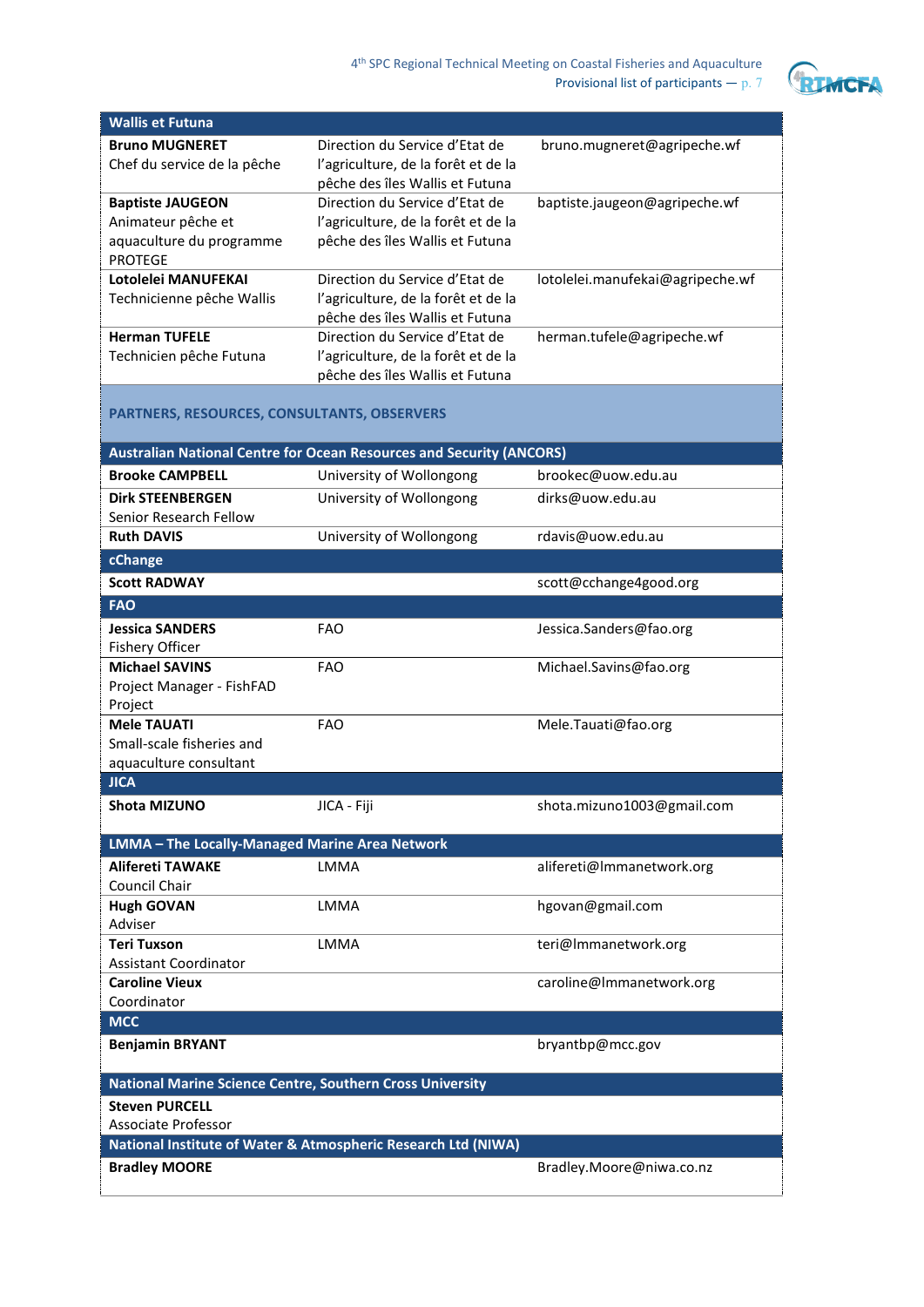

|                                                                                                    |                                      | Provisional list of participants $- p. 8$ |
|----------------------------------------------------------------------------------------------------|--------------------------------------|-------------------------------------------|
|                                                                                                    |                                      |                                           |
| Secretariat of the Pacific Regional Environment Programme                                          |                                      |                                           |
| <b>Karen BAIRD</b>                                                                                 | <b>SPREP</b>                         | karenb@sprep.org                          |
| <b>Threatened and Migratory</b><br>Species Advisor                                                 |                                      |                                           |
| <b>Peter DAVIS</b>                                                                                 | <b>SPREP</b>                         | peterd@sprep.org                          |
| <b>Coastal and Marine</b>                                                                          |                                      |                                           |
| Ecosystem Advisor                                                                                  |                                      |                                           |
| <b>Jamie DAVIES</b>                                                                                | <b>SPREP</b>                         | jamied@sprep.org                          |
| By-catch and Integrated                                                                            |                                      |                                           |
| <b>Ecosystem Management</b>                                                                        |                                      |                                           |
| <b>Initiative Manager</b>                                                                          |                                      |                                           |
| <b>USAID</b>                                                                                       |                                      |                                           |
| <b>Rebecca GUIEB</b>                                                                               | <b>USAID</b>                         | rguieb@usaid.gov                          |
| <b>Western Pacific Fishery Council</b>                                                             |                                      |                                           |
| <b>Kitty M. SIMONDS</b>                                                                            | <b>WPC</b>                           | kitty.simonds@wpcouncil.org               |
| <b>Consultants</b>                                                                                 |                                      |                                           |
| <b>Robert REID</b>                                                                                 | Consultant - USAID                   | dr_robert_reid@hotmail.com                |
| <b>Jim BERDACH</b>                                                                                 | <b>FCG ANZDEC Ltd</b>                | jayberd123@gmail.com                      |
| <b>Hugo LASSAUCE</b>                                                                               | <b>FCG ANZDEC Ltd</b>                | hugo.lassauce@gmail.com                   |
| <b>Satya NANDLAL</b>                                                                               | <b>FCG ANZDEC Ltd</b>                | s.nandlal@qut.edu.au                      |
| <b>Andrew WRIGHT</b>                                                                               |                                      |                                           |
|                                                                                                    | <b>CBFD CONSULTANT</b>               | drewwright101@gmail.com                   |
| <b>Community-Based Fisheries Dialogue</b><br>Kesaia TABUNAKAWAI<br>Convenor<br><b>Cook Islands</b> |                                      | kesatabunakawai.33mal@gmail.com           |
| Tupuna RAKANUI, CEO                                                                                | House of Ariki                       | punarakanui@gmail.com                     |
| <b>Kelvin PASSFIELD</b>                                                                            | Te Ipukarea Society                  | te.ipukarea.society.inc.@gmail.com        |
|                                                                                                    |                                      |                                           |
| <b>Federated States of Micronesia</b>                                                              |                                      |                                           |
| <b>Eugene JOSEPH</b>                                                                               | Conservation Society of              |                                           |
| <b>Executive Director</b><br>Fiji                                                                  | Pohnpei                              |                                           |
| <b>Alani TUIVUCILEVU</b>                                                                           | WiFN-Fiji                            | alani@womeninfisheriesfiji.org            |
| <b>Isoa KOROI</b>                                                                                  | FLMMA network                        |                                           |
|                                                                                                    |                                      | ikoroi@fijilmma.org.fj                    |
| Kiji VUKIKOMOALA, Executive                                                                        | <b>Environmental Law Association</b> | kiji.vukikomoala@fela.org.fj              |
| Guam                                                                                               |                                      |                                           |
| <b>Peter HOUK</b>                                                                                  | University of Guam                   | peterhouk@gmail.com                       |
| <b>Kiribati</b>                                                                                    |                                      |                                           |
| <b>Barerei ONORIO</b>                                                                              | <b>OTTA</b>                          | bonorio@yours.com                         |
| <b>Erietera ARAM</b>                                                                               | <b>FAO</b>                           | Erietera.Aram@fao.org                     |
| <b>Nauru</b>                                                                                       |                                      |                                           |
| <b>Tyrone DEIYE</b>                                                                                | Eco-Nauru                            | tdeiye@gmail.com                          |
| <b>Jali BEADEN</b>                                                                                 | <b>Community Fisheries</b>           | jali_beaden@me.com                        |
|                                                                                                    | Stakeholder Forum                    |                                           |
| <b>Phaedora HARRIS</b>                                                                             | Nauru Free Divers Federation         | msphae07@gmail.com                        |
| Nouvelle-Calédonie                                                                                 |                                      |                                           |
| <b>Paul HNAHENE</b>                                                                                | Association Lyto fishing             | paulhumunie@gmail.com                     |
| <b>Weze HNANGANYAN</b>                                                                             | Association Lyto fishing             | hnanganyanernest@gmail.com                |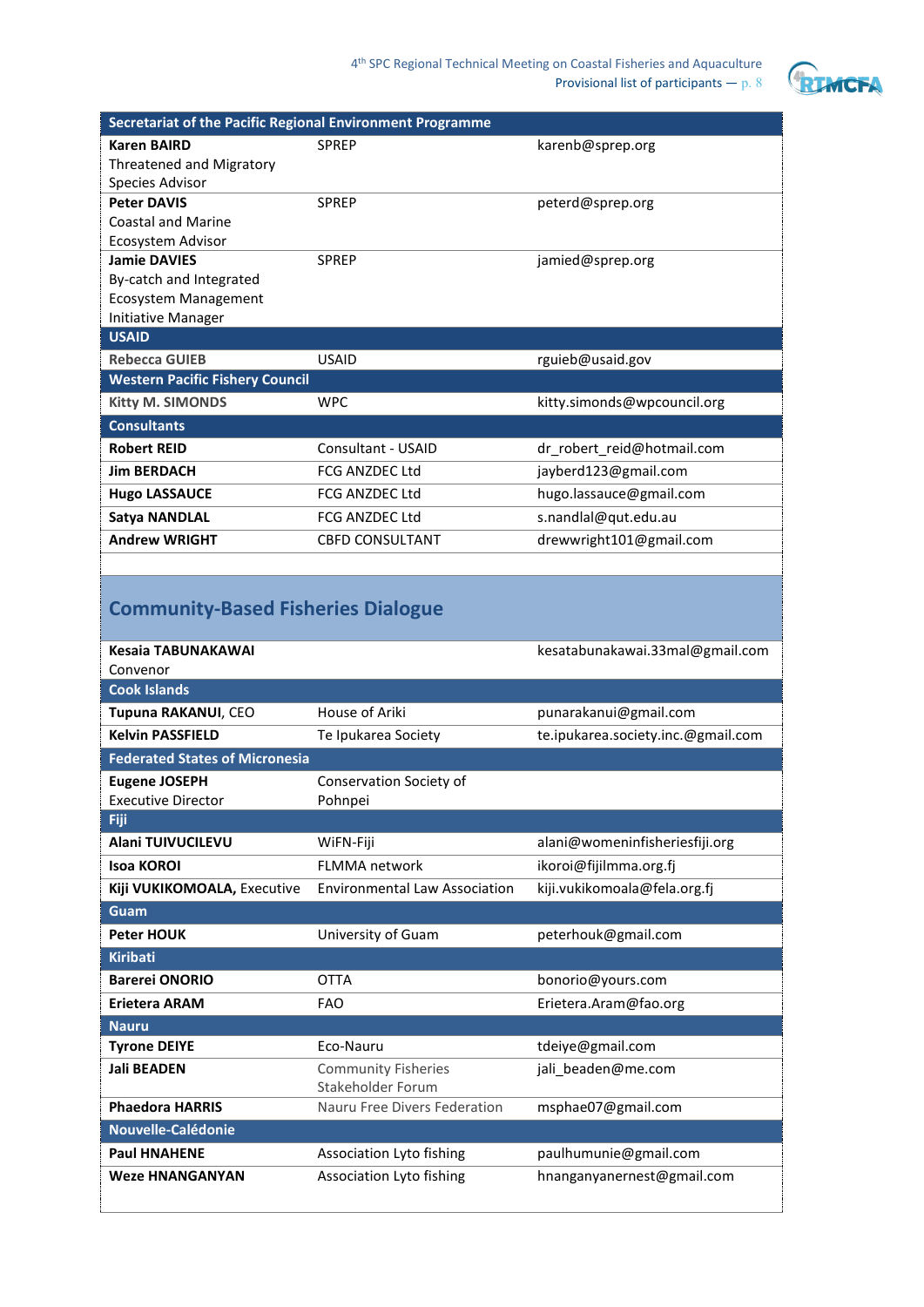

| <b>Papua New Guinea</b>                                                               |                                                                             |                           |
|---------------------------------------------------------------------------------------|-----------------------------------------------------------------------------|---------------------------|
| <b>Rebecca SAMUEL</b>                                                                 | <b>WWF Pacific, PNG Country</b>                                             | rsamuel@wwfpacific.org    |
| Marine Project Coordinator                                                            | Office                                                                      |                           |
| <b>John AINI</b>                                                                      | <b>Ailan Awareness</b>                                                      | ailan.awareness@gmail.com |
| Polynésie française                                                                   |                                                                             |                           |
| <b>Armelle MASSE</b>                                                                  | Comité de gestion de la zone<br>de pêche réglementée de Puohi<br>ne         | massemoeata@mail.pf       |
| <b>Teva BEGUET</b>                                                                    | <b>Tetiaroa Society</b>                                                     | teva@tetiaroasociety.org  |
| <b>Samoa</b>                                                                          |                                                                             |                           |
| Leilua Tavas Leota                                                                    | Salimu Fagaloa Village<br>representative                                    | tavleota@gmail.com        |
| <b>Tavita FALETOESE</b>                                                               | Matareva Nature Reserve and<br><b>MPA</b>                                   | tfnsons@gmail.com         |
| <b>Leausalilo LEILANI DUFFY</b><br>Oceans Director, Pacific<br><b>Islands Program</b> | Conservation International                                                  | lduffy@conservation.org   |
| <b>Tonga</b>                                                                          |                                                                             |                           |
| <b>Karen STONE</b>                                                                    | Vava'u Environmental                                                        | info@vavauenvironment.org |
| Director                                                                              | <b>Protection Association</b>                                               |                           |
| Vanuatu                                                                               |                                                                             |                           |
| <b>Donald JAMES</b>                                                                   | Wan Smolbag                                                                 | daromalo@wansmolbag.org   |
| <b>Wallis et Futuna</b>                                                               |                                                                             |                           |
| <b>Matilite TALI</b>                                                                  | Haofaki te ulufenua                                                         | matilite.tali@yahoo.fr    |
|                                                                                       | International and Regional Non-Government Organisation and Non-State Actors |                           |
| Semisi MEO                                                                            | Conservation International - Fiji                                           | smeo@conservation         |
| <b>Penisoni NAUPOTO</b>                                                               | Forum Secretariat (PIF)                                                     | penisonin@forumsec.org    |
| <b>Anissa LAWRENCE</b>                                                                | TierraMar                                                                   | anissa@tierramar.com.au   |
| <b>Joeli VEITAYAKI</b>                                                                | <b>USP</b>                                                                  | joeli.veitayaki@usp.ac.fj |
| <b>Sangeeta MANGUBHAI</b>                                                             | <b>WCS</b>                                                                  | smangubhai@wcs.org        |

| The Pacific Community (SPC) staff                                                   |                  |
|-------------------------------------------------------------------------------------|------------------|
| Dr. Paula VIVILI<br>Deputy Director General, Science and Capability                 | paulav@spc.int   |
| <b>Fisheries, Aquaculture and Marine Ecosystem (FAME)</b>                           |                  |
| <b>Neville SMITH</b><br>Director FAME                                               | nevilles@sp.int  |
| <b>Natalie TERRIER</b><br>Finance and Administrative Assistant                      | nataliet@spc.int |
| <b>Terry OPA</b><br>SPC Team Leader - Planning, Monitoring, Evaluation and Learning | terryo@spc.int   |
| Elena SHISHKOVA<br>Monitoring, Evaluation and Learning Advisor                      | elenas@spc.int   |
| Toky RASOLOARIMANANA<br><b>Communications Officer FAME</b>                          | tokyr@spc.int    |
| Sonia SCHUTZ-RUSSELL<br>Programme Planning Officer                                  | soniasr@spc.int  |
| <b>Aymeric DESURMONT</b><br>Fisheries Information Specialist                        | aymericd@spc.int |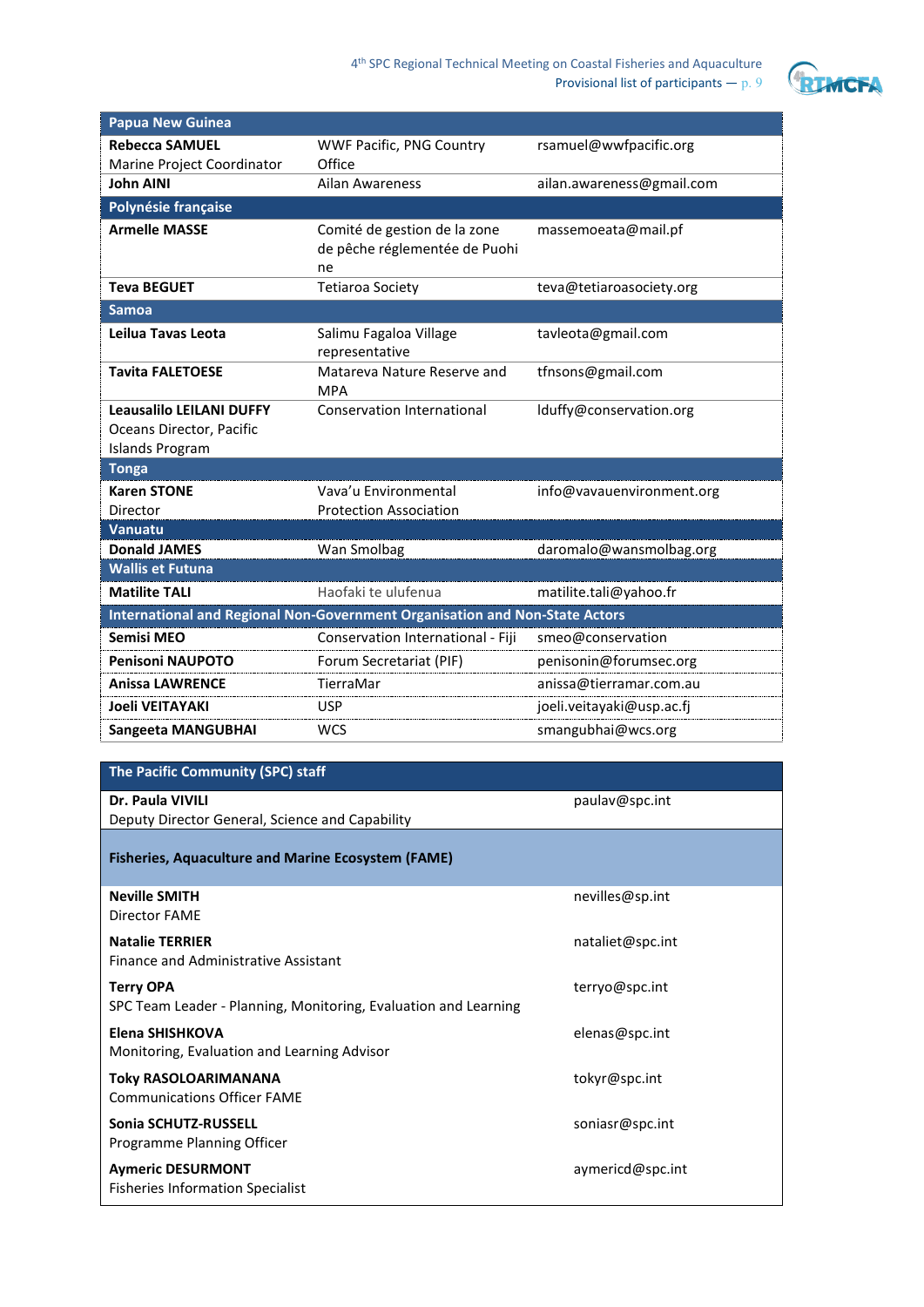4th SPC Regional Technical Meeting on Coastal Fisheries and Aquaculture

Provisional list of participants —  $p. 10$ 



| <b>Tracey HOLLEY</b><br>Science Networks and Knowledge Management Officer                 | traceyh@spc.int         |
|-------------------------------------------------------------------------------------------|-------------------------|
| <b>Nathalie DEMEILLIER</b><br>Programme Assistant - PEUMP                                 | nathaliede@spc.int      |
| <b>Coastal Fisheries and Aquaculture Programme</b>                                        |                         |
| <b>Andrew Smith</b><br>Deputy Director FAME (Coastal Fisheries and Aquaculture Programme) | andrews@spc.int         |
| <b>Céline MURON</b><br>Information and Outreach Officer                                   | celinem@spc.int         |
| <b>Watisoni LALAVANUA</b><br><b>Community Based Fisheries Management Officer</b>          | watisonil@spc.int       |
| <b>George SHEDRAWI</b><br>Fisheries Scientist (Invertebrates)                             | georges@spc.int Coastal |
| <b>Bernard VIGGA</b><br>Information Technology Officer                                    | bernardv@spc.int        |
| lan BERTRAM<br>Coastal Fisheries Science and Management Adviser                           | ianb@spc.int            |
| <b>Pauline BOSSERELLE</b><br><b>Coastal Fisheries Science Officer</b>                     | paulineb@spc.int        |
| Priya RACHNA<br>Pacific Island Fisheries Professional (Coastal Fisheries Science)         | priyar@spc.int          |
| <b>Sebastien GISLARD</b><br><b>Research Assistant</b>                                     | sebastieng@spc.int      |
| <b>Marie-Therese BUI</b><br>Project Administrator                                         | mariethereseb@spc.int   |
| Ariella D'ANDREA<br>Coastal fisheries and aquaculture legal adviser                       | ariellad@spc.int        |
| <b>Solene DEVEZ</b><br>Legal Research Assistant                                           | solened@spc.int         |
| <b>Richard VEERAN</b><br><b>Fisheries Management and Policy Specialist</b>                | richardv@spc.int        |
| <b>Jean-Baptiste MARRE</b><br>Economist (Coastal Fisheries)                               | jean-baptistem@spc.int  |
| <b>Carolina Garcia IMHOF</b><br>Social scientist                                          | carolinag@spc.int       |
| lan FREEMAN<br>Coastal fisheries and aquaculture monitoring and surveillance specialist   | ianf@spc.int            |
| <b>Andrew HALFORD</b><br><b>Senior Coastal Fisheries Scientist</b>                        | andrewh@spc.int         |
| <b>Franck MAGRON</b><br>Coastal Fisheries Information and Database Manager                | franckm@spc.int         |
| Pita NEIHAPI<br>Community Based Resource Management Officer (Vanuatu)                     | pitan@spc.int           |
| <b>William SOKIMI</b><br>Fisheries Development Officer (Fishing Technology)               | williams@spc.int        |
| <b>Robert JIMMY</b><br>Aquaculture Adviser                                                | robertj@spc.int         |